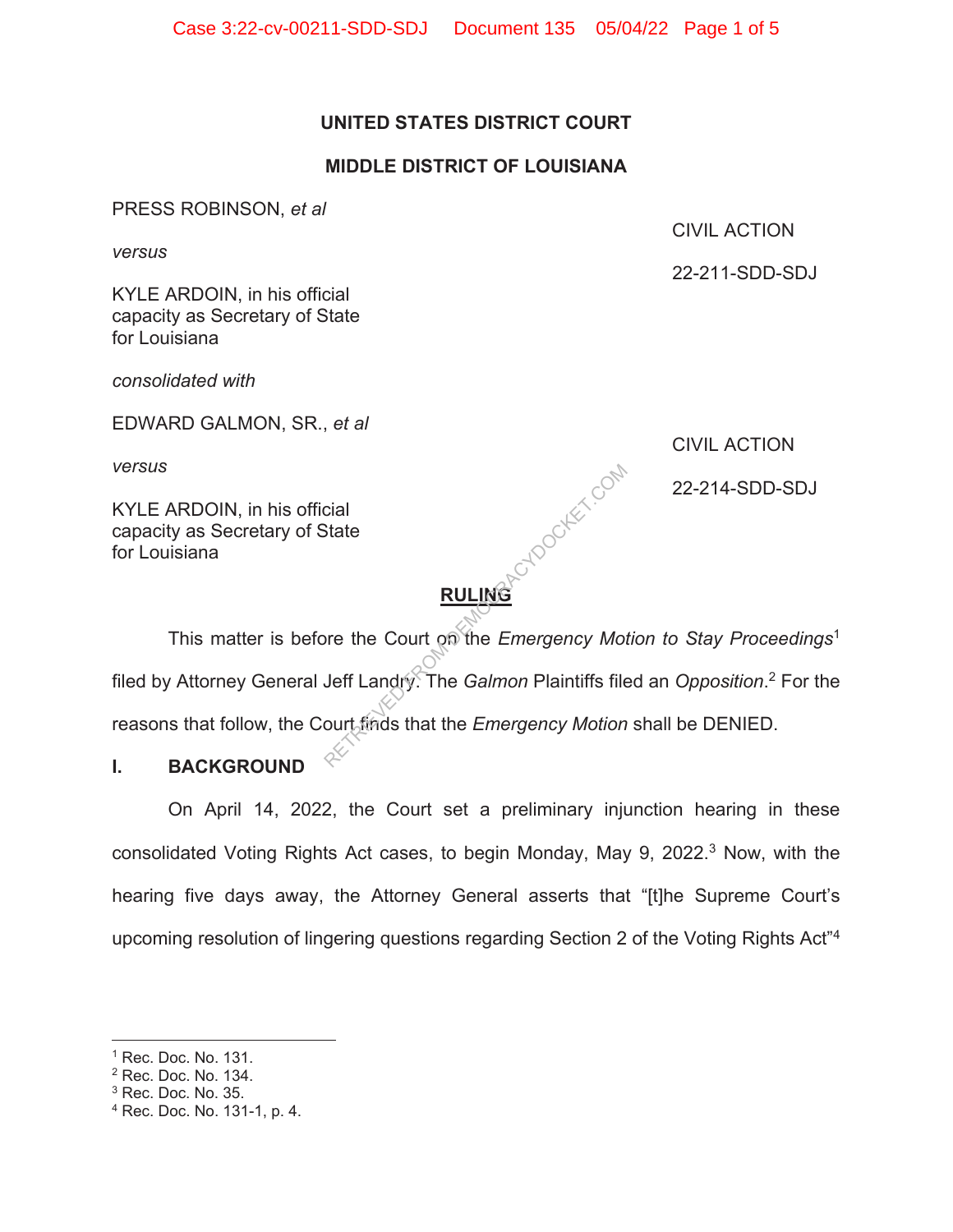#### Case 3:22-cv-00211-SDD-SDJ Document 135 05/04/22 Page 2 of 5

is an emergency that compels a stay. *Merrill v. Milligan*, 5 the Attorney General asserts, is "likely to substantially affect or be fully dispositive over the issues presented in this case,"6 and the *Purcell* doctrine suggests that it is already "too close to critical statutory deadlines for the 2022 congressional elections<sup>"7</sup> for this Court to grant Plaintiffs' requested relief.

The *Galmon* Plaintiffs oppose the arguments proffered by the Attorney General, calling his *Motion* "an eleventh-hour, last-ditch attempt to forestall adjudication of Plaintiffs' claims."8 Though the Plaintiffs do not dispute that *Merrill v. Milligan* is relevant to the instant cases, they note that, for now, "neither *Gingles* nor any other controlling authority has been overruled, expressly or by implication,"9 and putting this case on hold for what amounts to "jurisprudential divination"10 is not appropriate. Plaintiffs argue that the hardship allegedly faced by the Attorney General in having to defend the claims is self-imposed, insofar as the Attorney General<sup>\*\*</sup>*chose* to participate in this lawsuit via intervention."11 In sum, the *Galmon* Plaintiffs urge the Court to deny the *Motion* because the Attorney General "does not get to put the Voting Rights Act on hold for an entire election cycle just because it might be inconvenienced in the future."<sup>12</sup> Reprudential divination"<sup>10</sup> is not approprobed by the Attorney General in having<br>the Attorney General in having<br>the Attorney General "chose to part<br>e Galmon Plaintiffs urge the Court to<br>es not get to put the Voting Rights

After reviewing the parties' briefs, the docket, and the applicable law, the Court finds that the Attorney General's *Motion* shall be DENIED.

 $12$  *Id.* 

<sup>5 142</sup> S. Ct. 879 (2022).

<sup>6</sup> *Id*. at p. 5.

<sup>7</sup> *Id*. at p. 10.

<sup>8</sup> Rec. Doc. No. 134, p. 2.

<sup>9</sup> *Id*. 10 *Id*. 11 *Id*. at p. 3.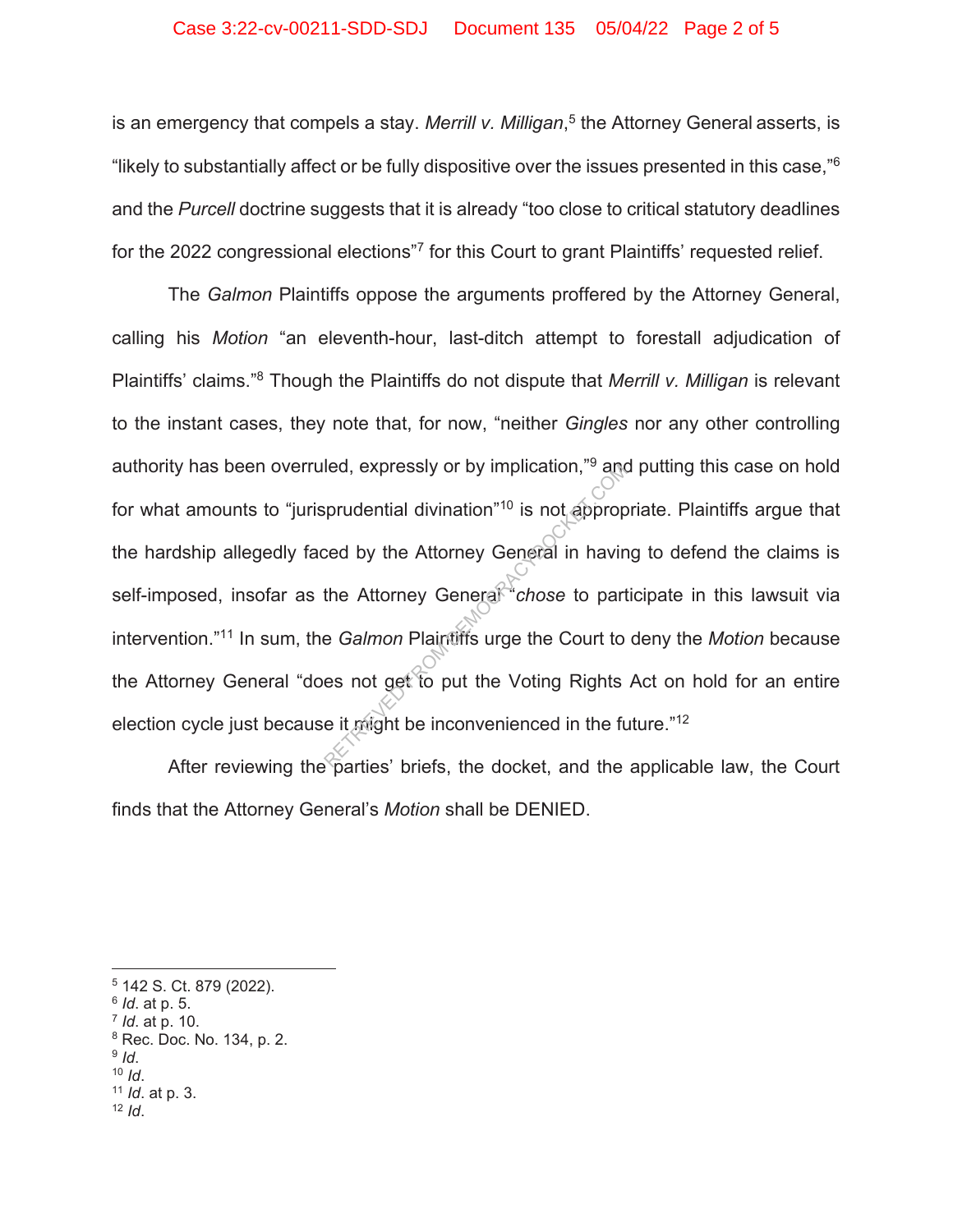#### **II. LAW AND ANALYSIS**

#### A. Motions to Stay

A district court has the inherent power to stay its proceedings. This power to stay is "incidental to the power inherent in every court to control the disposition of the causes on its docket with economy of time and effort for itself, for counsel, and for litigants."13 This is best accomplished by the "exercise of judgment, which must weigh competing interests and maintain an even balance."<sup>14</sup> When determining whether to exercise its discretion to stay proceedings, relevant factors for the Court to consider include: (1) the potential prejudice to the non-moving party; (2) the hardship and inequity to the moving party if the action is not stayed; and (3) judicial economy  $\sqrt{5}$  "A court is within its discretion to grant a stay when a related case with substantially similar issues is pending before a court of appeals."16 COM DEMOCRACY

#### B. Analysis

As the above-stated law makes clear, the decision to stay is a matter of the Court's discretion. In this case, the Court declines the Attorney General's untimely invitation to put these proceedings on hold. The Court is simply not persuaded that waiting for a substantive ruling in *Merrill v. Milligan* is justified. The Attorney General's own brief phrases the potential impact of *Merrill* in terms of *possibility*, noting that the case "*could* be dispositive of this litigation … At the very least, the Supreme Court's disposition of that case will be *informative* to the Parties' claims and defenses in the instant case."17

<sup>13</sup> *Landis v. No. American Co.*, 299 U.S. 248, 254 (1936).

<sup>14</sup> *Id.* at 254–55.

<sup>15</sup> *Chevallier v. Our Lady of the Lake Hosp., Inc.,* No. CV 18-0997-BAJ-EWD, 2019 WL 3381766, at \*2 (M.D. La. July 26, 2019).

<sup>16</sup> *Greco v. Nat'l Football League,* 116 F. Supp. 3d 744, 761 (N.D. Tex. 2015).

 $17$  Rec. Doc. No. 131-1, p. 15 (emphasis added).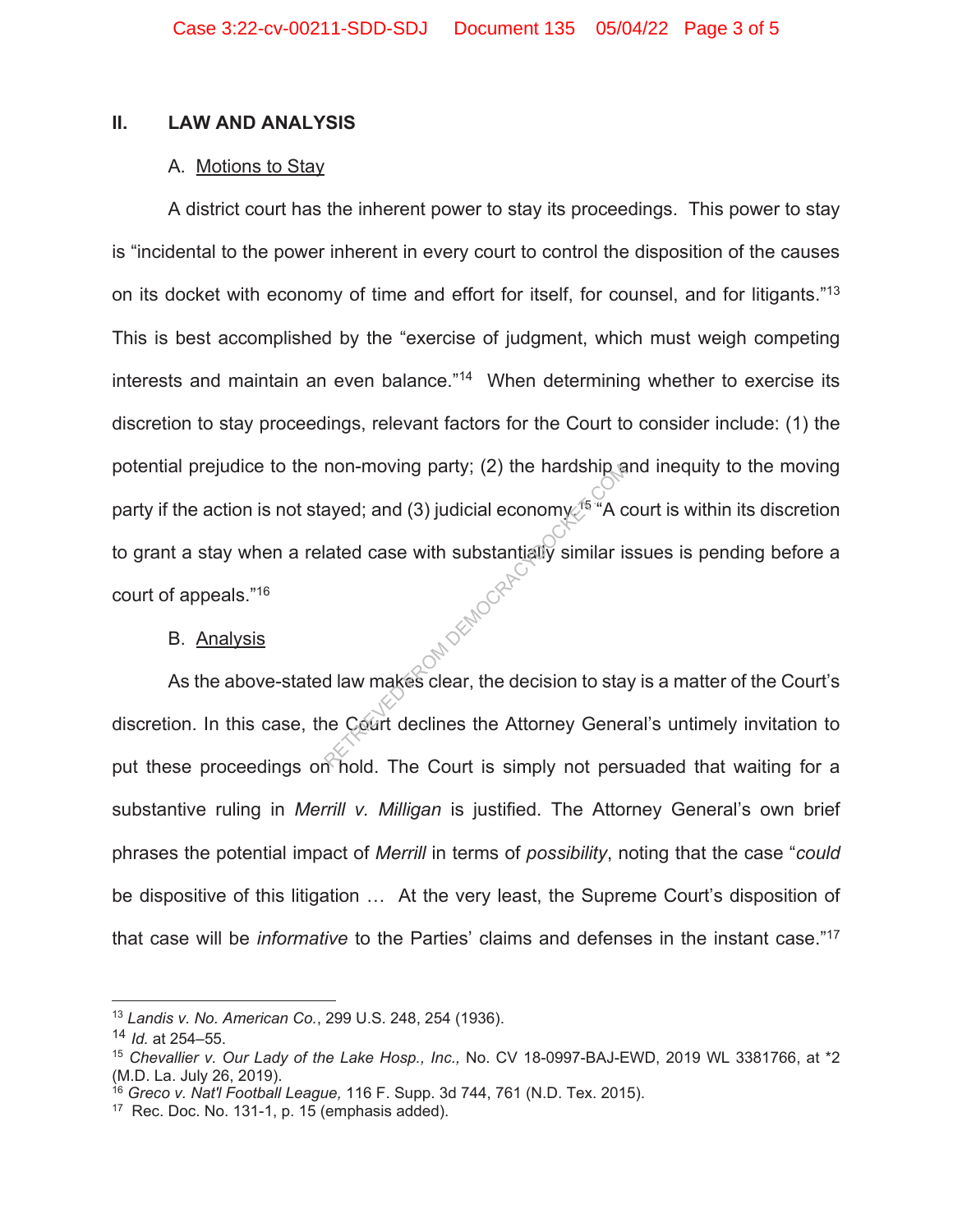#### Case 3:22-cv-00211-SDD-SDJ Document 135 05/04/22 Page 4 of 5

The blow to judicial economy and prejudice to Plaintiffs that would result from granting the moved-for stay cannot be justified by speculation over future Supreme Court deliberations, and the Court is not persuaded that halting these proceedings to await a result that would be "informative" is defensible. *Merrill v. Milligan* was already pending before the *Complaints* were filed in these cases. To stay this matter on the eve of the hearing on the premise that *Merrill v. Milligan* and *Purcell* constitute an "emergency" would in fact *create*, not avoid, the "clear risk of wasted time and resources"18 that Attorney General Landry describes. If Attorney General Landry's concern over wasted time and resources is sincere, the Court questions why he telegraphed the filing of this *Motion* in a footnote at the end of an opposition brief instead of filing it immediately.<sup>19</sup> In the delay, reply briefs were filed and a lengthy Pre-Trial Conference conducted, during which counsel for the Attorney General said not a word about this looming "emergency" as the parties discussed in-depth the procedures to be used at the hearing. Example and of an opposition brief instead of<br>the filed and a lengthy President Conformey General said not a word about<br>m-depth the procedures to be used at<br>the Attorney General's complaints of<br>explorating intervened in th

As Plaintiffs note, the Attorney General's complaints of hardship are difficult to comprehend given that he *voluntarily* intervened in these cases. The idea that a stay is necessary to allow for "a proper and robust defense" is likewise baffling in light of the fact that Defendants have already filed thorough and well-researched opposition briefs, not to mention offered nine expert reports and a slew of other exhibits. The Court has expended significant judicial resources digesting these materials in preparation for the upcoming hearing.

<sup>18</sup> Rec. Doc. No. 131-1, p. 5.

<sup>&</sup>lt;sup>19</sup> Rec. Doc. No. 108, p. 23, n. 10 ("Thus, the State of Louisiana will be filing an emergency motion to stay these proceedings and a motion to reset deadlines so that a proper and robust defense to Plaintiffs' claims can be mounted").